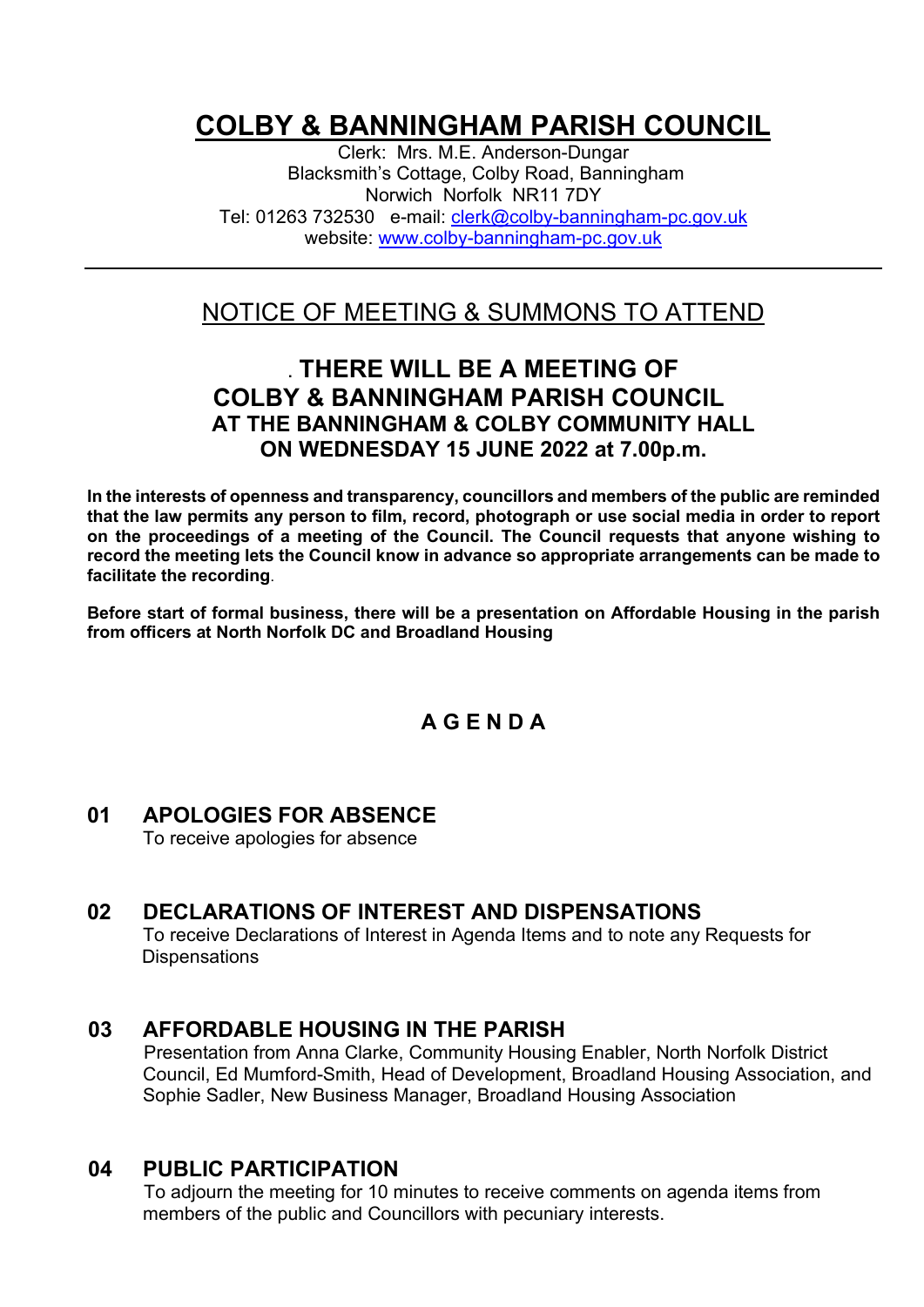#### **05 RE-CONVENE THE MEETING**

To re-convene the meeting

#### **06 MINUTES**

To receive and approve Minutes of the Annual Parish Council Meeting held on 11 May 2022\* and Planning Meeting held on 23 May 2022\*

#### **07 INFORMATION ON MATTERS ARISING**

To receive information on matters arising from, the Minutes not listed elsewhere on the Agenda

#### **08 VACANCIES ON THE COUNCIL**

To receive update

#### **09 REPORTS FROM POLICE, DISTRICT & COUNTY COUNCILLORS**

To receive written/verbal reports from representatives, including the following: **Police** – Operation Randall Newsletter\*

#### **District Council County Council**

#### **10 ITEMS REFERRED FROM PREVIOUS MEETING**

Speeding – locations for mobile Speed Awareness Message (SAM) sign

#### **11 AREAS OF PARISH COUNCIL RESPONSIBILITY**

To receive updates/reports on areas of parish council responsibility:

- 1. Playing Field Management Plan
- 2. Village Green
- 3. Allotments
- 4. Telephone Kiosk

#### **12 SCHEME OF DELEGATION**

To receive information from the Clerk on any actions taken under the Scheme of **Delegation** 

#### **13 CORRESPONDENCE/REPORTS**

To consider the following and make decisions as appropriate

- 1. Neech Loan Fund to receive any update on the closure of the Fund
- 2. Consultation Document re Colby School\*
- 3. Norwich Western Link\*
- 4. Final Local List Consultation Letter\*

#### **14 POLICIES**

None for this meeting